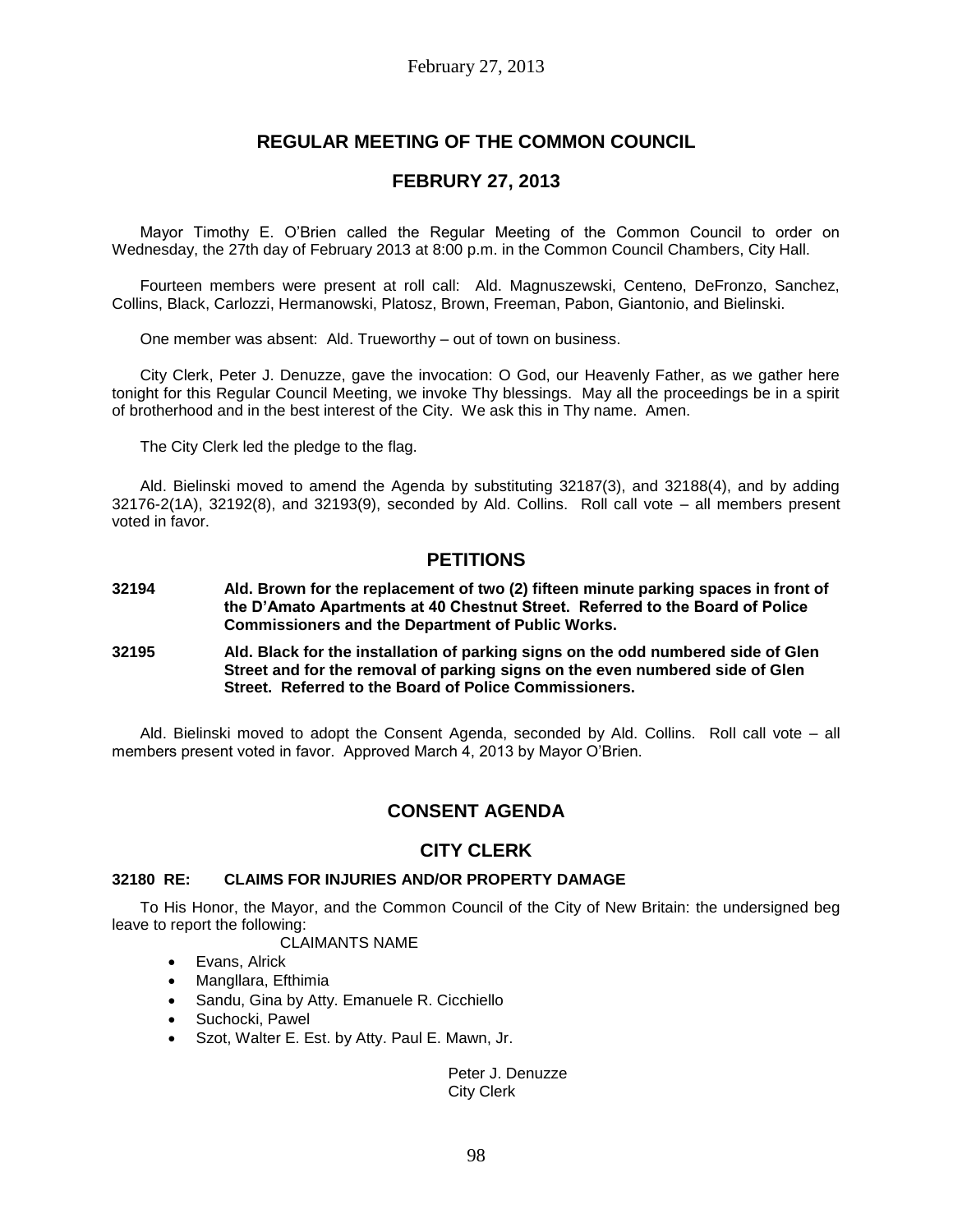## **FINANCE DEPARTMENT**

### **32181 RE: LINE ITEM TRANSFERS 1/15/13 THRU 2/19/13**

To His Honor, the Mayor, and the Common Council of the City of New Britain: the undersigned beg leave to report the following:

In accordance with the city of New Britain ordinance of Article VII – Finance, Section 2-494(c), the following departments have transferred monies from one line item to another within their departmental budget (total department budget has not changed). Each transfer will be continuously numbered from month to month throughout the fiscal year. This report represents the transfers executed by the mayor in accordance with the aforementioned ordinance for the period ending February 19, 2013

| 5. | Department:               | Voters - Democrat |            |                                                                      |  |  |
|----|---------------------------|-------------------|------------|----------------------------------------------------------------------|--|--|
|    | From:                     | 001104001-5331    |            | (Professional Services)                                              |  |  |
|    | To:                       | 001104001-5610    | \$2,000.00 | (Postage)                                                            |  |  |
|    |                           | 001104001-5810    | \$500.00   | (Dues/Fees/Memberships)                                              |  |  |
|    | Amount:                   | \$2,500.00        |            |                                                                      |  |  |
|    | <b>Brief Description:</b> | Conference        |            | Postage needed for State required canvassing as well as ROVAC Spring |  |  |
|    | Jonathan Perugini         |                   |            |                                                                      |  |  |
|    |                           |                   |            |                                                                      |  |  |

Budget & Capital Projects Fiscal Officer

## **PURCHASING DEPARTMENT**

### **32182 RE: DRIVING RANGE GOLF BALL DISPENSER COMPONENTS AND SOFTWARE FOR STANLEY GOLF COURSE**

To His Honor, the Mayor, and the Common Council of the City of New Britain: the undersigned beg leave to report the following:

In accordance with City Code of Ordinances, Chapter 2, Article VIII, Division 1, Section 2-541 a purchase order has been requested by the Public Works Department/ Park and Recreation Division, Stanley Golf Course for the purchase of Driving Range Golf Ball Dispenser Components and Software for the Driving Range.

| Supplier                 | Item                                  | Price      |
|--------------------------|---------------------------------------|------------|
| Range Servant of America | <b>Golf Ball Dispenser Components</b> | \$6,595,00 |
| Norcross, GA.            | and Select Interface Software         |            |

The Public Works Department/Parks and Recreation Division, Stanley Golf Course has requested the purchase of Golf Ball Dispenser Components and Software. The Stanley Golf Course presently utilizes a golf ball dispensing system from Range Servant of America which consists of a ball washer, elevator and a dispenser at their Driving Range. The dispensing system currently utilizes cellular technologies software by USA Technologies, Inc to process transaction via credit card with a 5% processing fee to obtain golf balls at the driving range. Golfers can utilize a credit card to obtain golf balls at the driving range all year long but during the past six (6) months there has been multiple issues with credit card communications or transactions timing out during the process. During the winter months when the golf shop is closed golfers can only get driving range balls by using a credit card or by a pre-paid driving range card. The issues that the system has had with processing credit card transactions have caused not only an immediate loss of revenue but a return of customers to the driving range. Range Servant of America has developed a new dispenser component that utilizes an easy to use touch screen and a software system that processes credit cards through the internet and not through cellular technology with a processing fee between 2% and 3% only. This will save the Stanley Golf Course a considerable amount of money for Golfers to utilize their credit card at the Driving Range. Golfers at the Driving Range will also be able to recharge their prepaid driving range card at this new system. Using the internet and not through cellular communications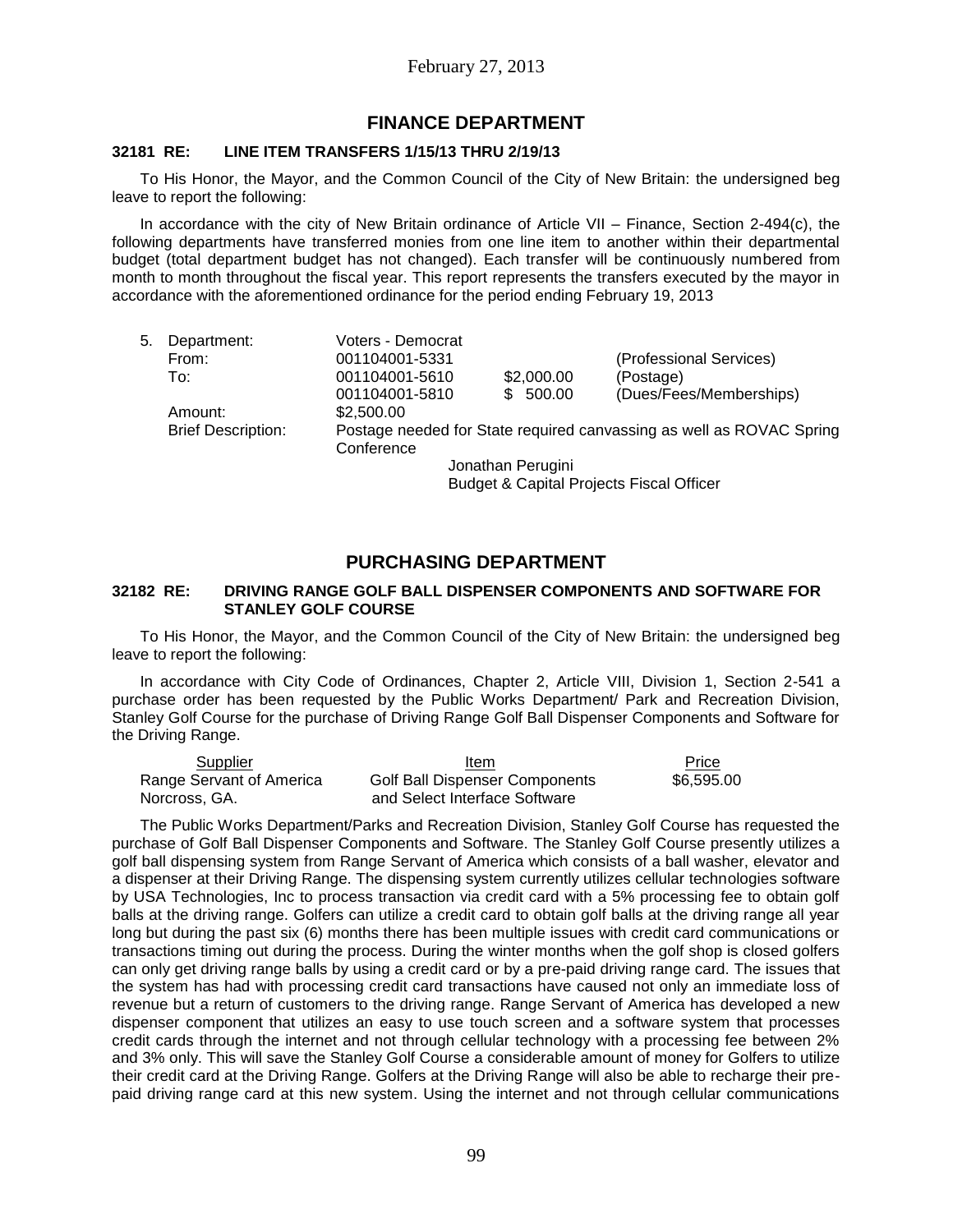would make the process less prone to malfunctions and the failure of sales at the Driving Range. Range Servant of America does not have any dealers and are the sole provider of the Golf Ball Dispensing system at the Driving Range. Therefore bid solicitation for the purchase of the needed Golf Ball Dispenser Components and the Software that they produce would not be beneficial to the City. Funding for this purchase is in the Public Works Department/Park and Recreation Division, Stanley Golf Course's account number, 201420102-5436, Driving Range Equipment and Repairs.

Resolved: that the Purchasing Agent is hereby authorized to issue a Purchase Order for \$6,595.00 to Range Servant of America for the purchase of Golf Ball Dispenser Components and Software for the Public Works Department/Park and Recreation Division, Stanley Golf Course.

> Jack Pieper Purchasing Agent

# **BOARD OF POLICE COMMISSIONERS**

## **31992-1 RE: YELLOW "STOP AHEAD" SIGNS WITH SOLAR POWERED FLASHING LIGHTS – SHUTTLE MEADOW ROAD**

To His Honor, the Mayor, and the Common Council of the City of New Britain: the undersigned beg leave to report the following:

This petition was passed to the Public Works. They are the agency responsible for the installation of flashing lights. Costs associated with flashing lights must be approved by the Common Council.

No further action required by the Police Board at this time.

Jack W. Ferguson II Clerk of the Board

## **31994-1 RE: SPEEDING ON LINCOLN STREET BETWEEN WEST MAIN AND HART STREETS**

To His Honor, the Mayor, and the Common Council of the City of New Britain: the undersigned beg leave to report the following:

A speed survey was conducted on Lincoln Street for traffic travelling in both directions between West Main Street and Hart Street to determine if a speeding problem exists and to establish the volume of traffic using the street. Over a two week period, the average southbound speed is 32 mph and the average northbound speed is 20 mph. The average daily traffic count is 1,069 vehicles a day in both directions which is classified as lower volume, therefore a collector street. Traffic officers will conduct speed enforcement at various times as resources allow.

No further action required by the Police Board at this time.

Jack W. Ferguson II Clerk of the Board

### **31995-1 RE: INSTALLATION OF GUARD RAIL IN FRONT OF CL&P POWER SUBSTATION – CORNER OF ALLEN STREET AND FARMINGTON AVENUE**

To His Honor, the Mayor, and the Common Council of the City of New Britain: the undersigned beg leave to report the following:

This petition was passed to the Public Works. They are the agency responsible for the installation of guard rails. Costs associated with guard rails must be approved by the Common Council.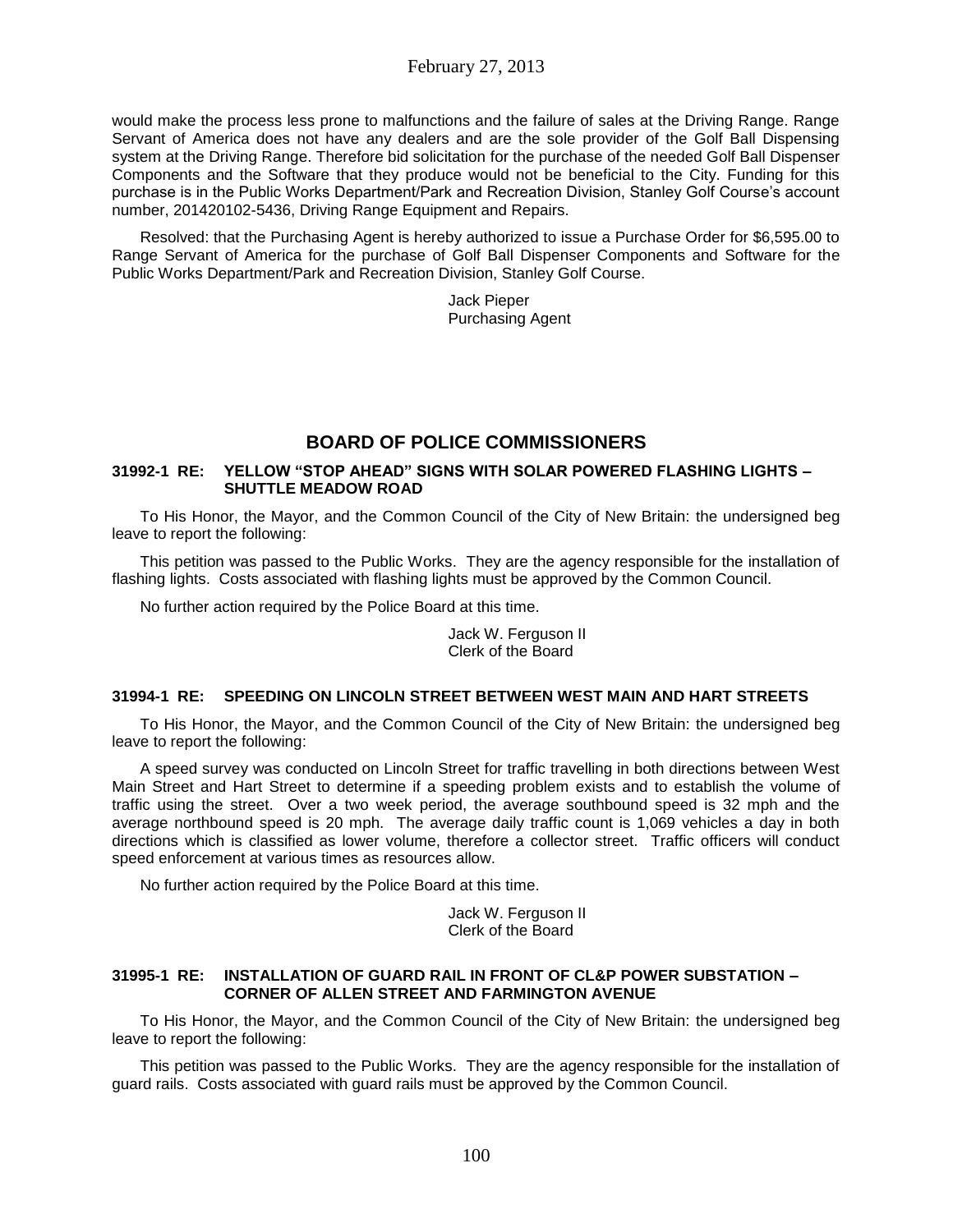No further action required by the Police Board at this time.

Jack W. Ferguson II Clerk of the Board

### **31996-1 RE: TRAFFIC STUDY – CORNER OF CARLTON STREET AND STRATFORD ROAD**

To His Honor, the Mayor, and the Common Council of the City of New Britain: the undersigned beg leave to report the following:

A speed survey was conducted on Carlton Street to determine if a speeding problem exists and to establish the volume of traffic using the street. Over a two week period, the average speed of Traffic traveling on Carlton Street is 32 mph. The average daily traffic count is 571 vehicles a day in both directions which is classified as lower volume, therefore a minor street. No significant speeding problem exists on Carlton Street. Traffic officers will conduct speed enforcement at various times for compliance with posted speed limits as resources allow.

No further action required by the Police Board at this time.

Jack W. Ferguson II Clerk of the Board

### **32024-1 RE; "NO PARKING" SIGN IN FRONT OF 65 BEAVER STREET**

To His Honor, the Mayor, and the Common Council of the City of New Britain: the undersigned beg leave to report the following:

The Acting City Engineer and the Traffic Safety Bureau supervisor reviewed this request to install a "No Parking" sign in front of 65 Beaver Street. Parking is currently allowed on both sides of the street. Access to private driveways is not blocked by parked vehicles, roadway width is sufficient to allow parking, vehicle traffic on this street is minimal and there is no accident history for the area. The Acting City Engineer and Traffic Supervisor recommended this request be denied.

The Board voted to deny this petition to install a "No Parking" sign in front of 65 Beaver Street.

Jack W. Ferguson II Clerk of the Board

### **32024-2 RE: "NO PARKING" SIGN IN FRONT OF 65 BEAVER STREET**

To His Honor, the Mayor, and the Common Council of the City of New Britain: the undersigned beg leave to report the following:

After Mayor O'Brien asked the Police Board to re-look at this petition, the Traffic Safety Supervisor, Sergeant Robert Martin researched the history of Beaver Street. He found that "No Parking" signs were installed, but taken down in 1995 when Beaver Street was repaired. These signs were never replaced.

The Board voted to have "No Parking" signs replaced on the east side of Beaver Street just as they were prior to 1995.

> Jack W. Ferguson II Clerk of the Board

## **32025-1 RE: HANDICAP PARKING SPACE AT 25 DOBEK ROAD**

To His Honor, the Mayor, and the Common Council of the City of New Britain: the undersigned beg leave to report the following: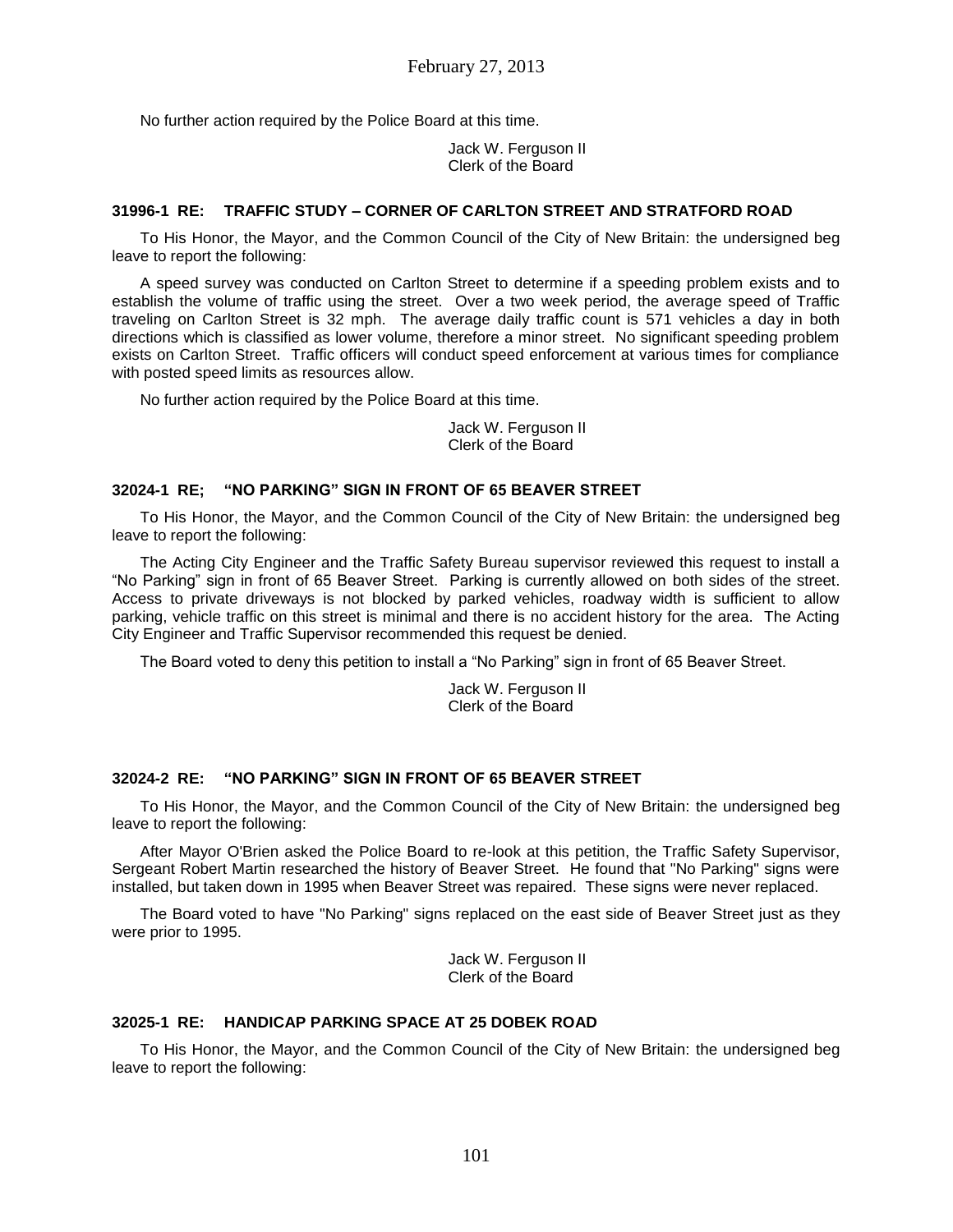The Traffic Safety Bureau consulted with the City Engineer for her opinion on this request. She cautioned that erecting such a sign by the City carries with it the requirement to make the area compliant with ADA Handicapped regulations. No wheelchair ramp or other accessibility measures are in place at this address to assist physically challenged persons to safely enter and exit vehicles or the roadway. The Traffic Safety Bureau recommends this request be denied.

The Board voted to deny this request to install a handicap parking space directly outside the address of 25 Dobek Road.

> Jack W. Ferguson II Clerk of the Board

#### **32027-1 RE: SPEED BUMP ON COTTAGE PLACE**

To His Honor, the Mayor, and the Common Council of the City of New Britain: the undersigned beg leave to report the following:

A speed survey was conducted on Cottage Place to determine if a speeding problem exists and to establish the volume of traffic using the street. Over a two week period, the average southbound speed is 21 mph and the average northbound speed is 23 mph. The average daily traffic count is 362 vehicles a day in both directions which is classified as lower volume, therefore a minor street. No significant speeding problem exists on Cottage Place and the installation of a speed bump is not warranted. The Traffic Safety Bureau recommends this request be denied.

The Board voted to deny this request to install a speed bump on Cottage Place to curb excessive speeding.

> Jack W. Ferguson II Clerk of the Board

### **32028-1 RE: "STOP" SIGNS AT TULIP ST. AND HILLCREST AVE. AND "SLOW DOWN, CHILDREN AT PLAY" SIGN ON HILLCREST AVE.**

To His Honor, the Mayor, and the Common Council of the City of New Britain: the undersigned beg leave to report the following:

The Traffic Safety Bureau personnel reviewed this intersection and found that Tulip Street has a "STOP" sign, but Hillcrest Avenue does not. Hillcrest Avenue is the major roadway, clear sightlines exist and there have been no reported accidents in this intersection in the last three years. "STOP" signs should not be used for speed control as cited in Connecticut Traffic Commission Reg. 14-298-523. No "STOP" sign is warranted.

One block north is the intersection of Hillcrest Avenue and Foxon Place. Hillcrest Avenue is governed by a three way "STOP" sign at the intersection with Foxon Place. Hillcrest Avenue has a "SLOW" sign and a "WATCH FOR CHILDREN" sign. Additional signage is not likely to create additional safety warning for motorists. .

The Board voted to deny this request for a "Stop" sign at the intersection of Tulip Street and Hillcrest Avenue, and signage which reads "Slow Down, Children at Play" on Hillcrest Avenue.

> Jack W. Ferguson II Clerk of the Board

#### **32049-1 RE: MONITORING RECKLESS DRIVING AND EXCESSIVE SPEEDING ON WOOSTER STREET**

To His Honor, the Mayor, and the Common Council of the City of New Britain: the undersigned beg leave to report the following:

Traffic officers will conduct speed enforcement at various times for compliance with posted speed limits as resources allow.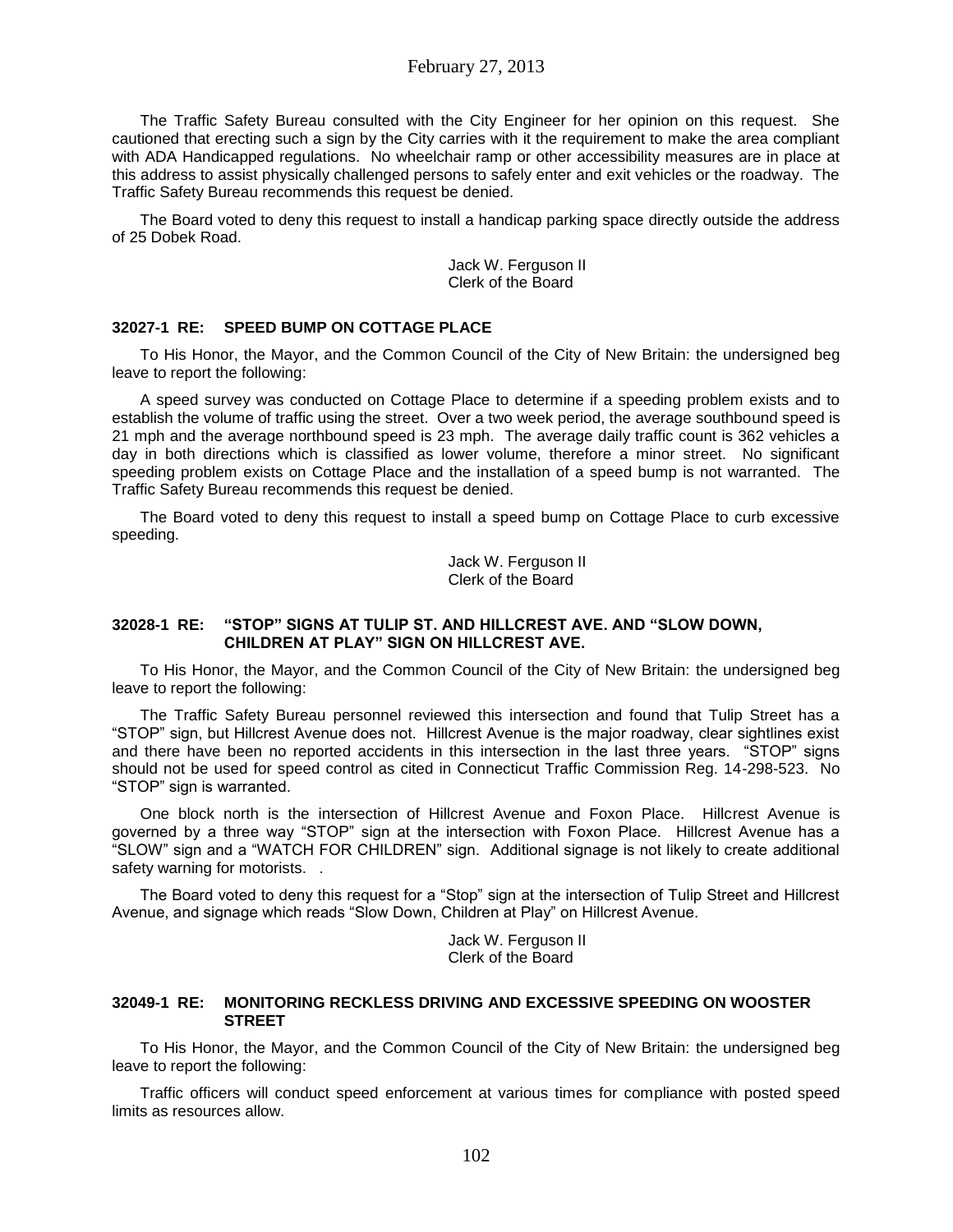No further action required by the Police Board at this time.

Jack W. Ferguson II Clerk of the Board

### **32050-1 RE: "STOP" SIGNS AT THE INTERSECTION OF SMALLEY STREET AND HURLBURT STREET**

To His Honor, the Mayor, and the Common Council of the City of New Britain: the undersigned beg leave to report the following:

The Traffic Safety Bureau personnel reviewed this intersection and found that Hurlburt Street has a "STOP" sign, but Smalley Street does not. Smalley Street is the major roadway, clear sightlines exist and there have been no reported accidents in this intersection in the last three years. Hurlburt Street is a minor dead end street with minimal traffic. No "STOP" sign is warranted.

One block east is the intersection of Smalley Street and Olive Street. Smalley Street is governed by a three way "STOP" sign at the intersection with Olive Street. "STOP" signs should not be used for speed control as cited in Connecticut Traffic Commission Reg. 14-298-523.

The Board voted to deny this request to install stop sign(s) at the intersection of Smalley Street and Hurlburt Street.

> Jack W. Ferguson II Clerk of the Board

### **32051-1 RE: "STOP" SIGNS AT THE CORNER OF CARLTON STREET AND STRATFORD ROAD**

To His Honor, the Mayor, and the Common Council of the City of New Britain: the undersigned beg leave to report the following:

The Traffic Safety Bureau personnel reviewed this intersection and found that Stratford Road has a "STOP" sign, but Carlton Street does not. Carlton Street is the major roadway, clear sightlines exist and there have been no reported accidents in this intersection in the last three years. Stratford Road is a minor street with minimal traffic. No "STOP" sign is warranted.

One block north is the intersection of Carlton Street and Roxbury Road. Carlton Street is governed by a four way "STOP" sign at the intersection with Roxbury Road. "STOP" signs should not be used for speed control as cited in Connecticut Traffic Commission Reg. 14-298-523.

The Board voted to deny this request to install stop signs at the corner of Carlton Street and Stratford Road to deter speeding in the northbound direction on Carlton Street.

> Jack W. Ferguson II Clerk of the Board

## **TAX COLLECTOR**

### **32183 RE: TAX ABATEMENTS, CORRECTIONS AND REFUNDS**

To His Honor, the Mayor, and the Common Council of the City of New Britain: the undersigned beg leave to report the following:

The Collector of Taxes has referred a list of tax abatements, corrections and refunds. Acceptance and adoption is respectfully recommended.

> Cheryl S. Blogoslawski Tax Collector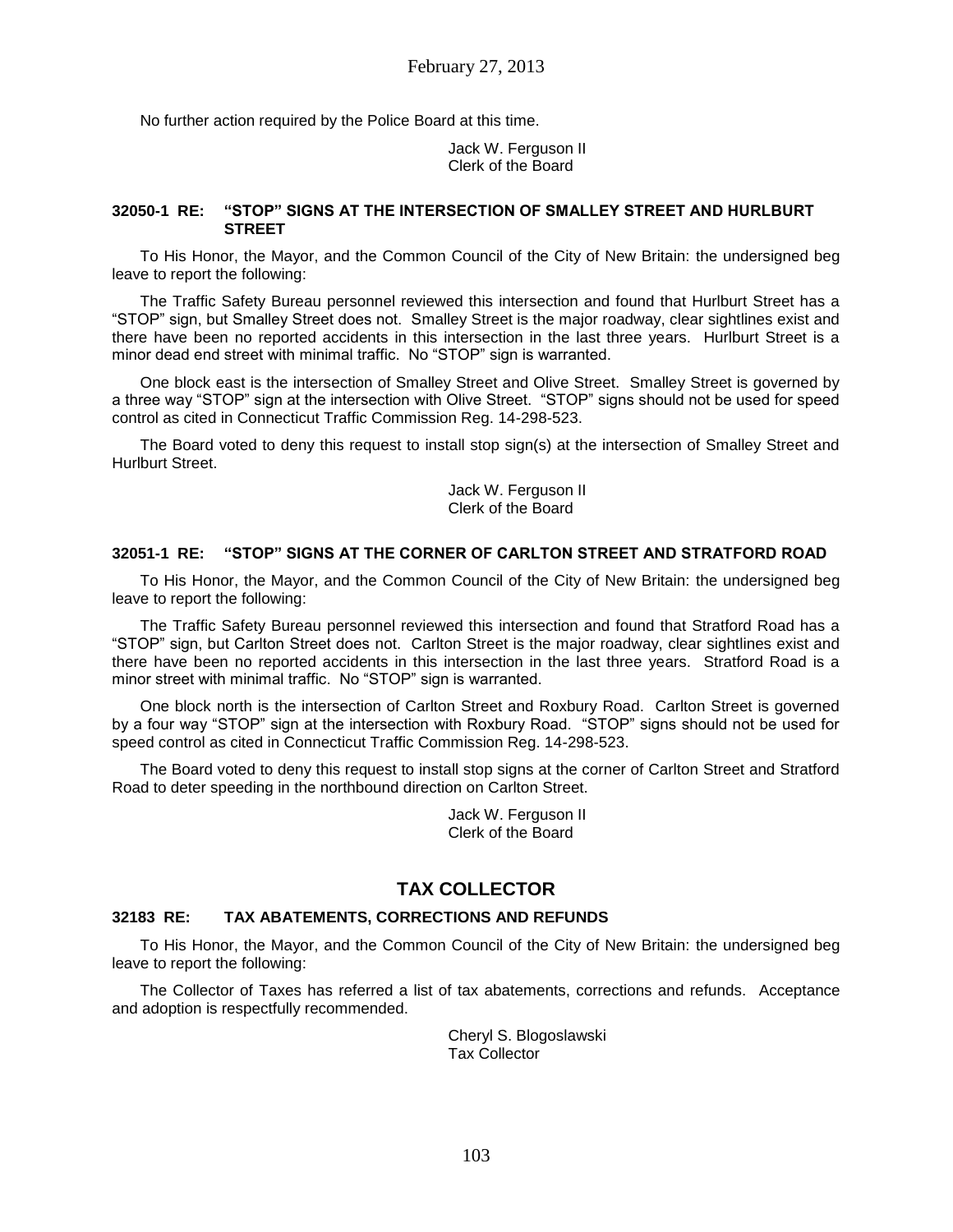## **CLAIMS COMMITTEE**

#### **32184 RE: SETTLEMENT OF CLAIMS: TAISHA DAVIS, CIARA DAVIS PPA TAISHA DAVIS YAW FORDYOUR**

To His Honor, the Mayor, and the Common Council of the City of New Britain: the undersigned beg leave to report the following:

RESOLVED; that the sum of \$2,500.00 be paid to Taisha Davis of 186 South Main Street, New Britain, Conn. and her attorney, Patricia A. O'Neill, Esq. in full settlement of her claim for personal injuries sustained in an accident on May 14, 2012; and be it further

RESOLVED; that the sum of \$1,000.00 be paid to Ciara Davis, ppa Taisha Davis of 186 South Main Street, New Britain, Conn. and their attorney, Patricia A. O'Neill, Esq. in full settlement of their claim for personal injuries sustained in an accident on May 14, 2012; and be it further

RESOLVED; that the sum of \$3,000.00 be paid to Yaw Fordyour of 93 Clinic Drive, New Britain, Conn. and his attorney, Patricia A. O'Neill, Esq. in full settlement of his claim for personal injuries sustained in an accident on May 14, 2012.

> Alderman Carlo Carlozzi, Jr. **Chair**

## **LICENSE COMMITTEE**

### **32176-1 RE: LICENSE – BAZAAR/CARNIVAL, POPE JOHN PAUL II CATHOLIC SCHOOL GROUNDS – 6/20/13 THRU 6/22/13**

To His Honor, the Mayor, and the Common Council of the City of New Britain: the undersigned beg leave to report the following:

The Committee on Licenses recommended on February 13, 2013 the adoption of the following:

RESOLVED; by the Common Council of the City of New Britain that the Mayor be and he is hereby authorized to issue to the Pope John Paul II Catholic School, said licenses as may be issued under Chapter 5, Section 5-15 through 5-22 of the Code of Ordinances for the period of June 20, 2013 through June 22, 2013 for the purpose of conducting a bazaar/carnival on the Pope John Paul II Catholic School grounds, 221 Farmington Avenue, New Britain, Conn.

> Alderman Lawrence J. Hermanowski Chair

# **NEW BUSINESS**

## **RESOLUTIONS**

#### **32176-2 RE: LICENSE – BAZAAR/CARNIVAL, POPE JOHN PAUL II CATHOLIC SCHOOL GROUNDS 6/20/13 THRU 6/22/13**

To His Honor, the Mayor, and the Common Council of the City of New Britain: the undersigned beg leave to report the following:

Resolved; by the Common Council of the City of New Britain that the Mayor be and he is hereby authorized to issue to the Pope John Paul II Cathollic School, said licenses as may be issued under Chapter 5, Section 5-15 through 5-22 of the Code of Ordinances for the period of June 20-22, 2013 for the purpose of conducting a bazaar/carnival on the Pope John Paul II Catholic School grounds, 221 Farmington Avenue, New Britain, Conn.

Alderman Lawrence J. Hermanowski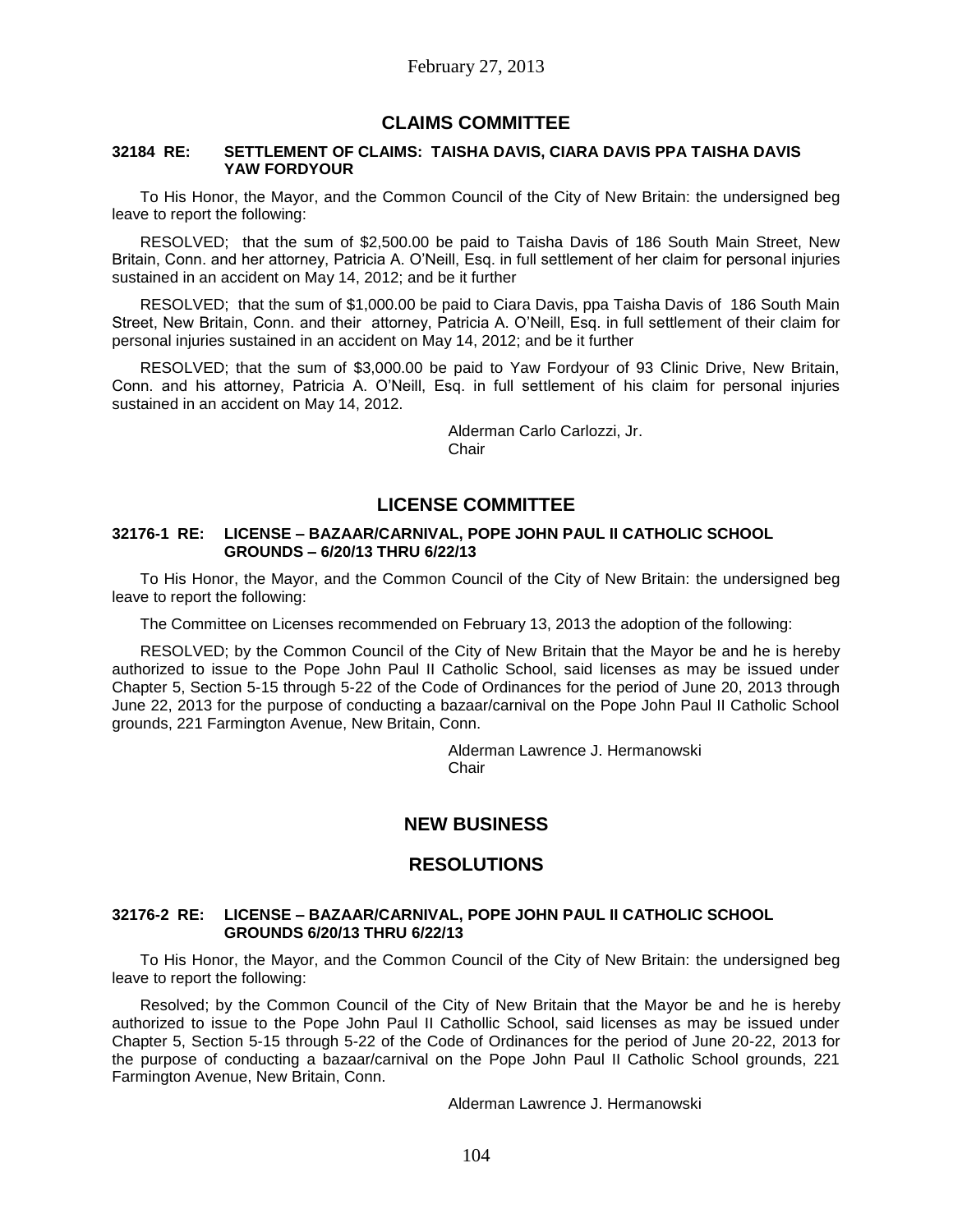Ald. Hermanowski moved to accept and adopt, seconded by Ald. Black. So voted. Approved March 4, 2013 by Mayor Timothy E. O'Brien.

### **32185 RE: PATTON BROOK WELL LEASE BETWEEN NEW BRITAIN BD. OF WATER COMMISSIONERS AND SOUTHINGTON BOARD OF WATER COMMISSIONERS**

To His Honor, the Mayor, and the Common Council of the City of New Britain: the undersigned beg leave to recommend the adoption of the following:

WHEREAS, the City of New Britain Board of Water Commissioners voted at its Regular Meeting of February 5, 2013 to continue the annual lease of the Patton Brook Well to the Town of Southington Board of Water Commissioners; and,

WHEREAS, the Patton Brook Well has been leased to the Town of Southington Board of Water Commissioners continuously since 1979; the term of the proposed lease is one year, July 1, 2013 through June 30, 2014, and the annual lease fee is \$106,924.32; and,

WHEREAS, the mayor has approved the lease and recommends it to the Common Council of the City of New Britain in accordance with Section 13-3 of the Charter of the City of New Britain; therefore, be it

RESOLVED, that the Common Council of the City of New Britain hereby approves the Patton Brook Well lease between the City of New Britain Board of Water Commissioners and the Town of Southington Board of Water Commissioners, and the Mayor is hereby authorized to sign the lease on behalf of the City.

> Alderman Lawrence Hermanowski Common Council Liaison Water Dept

Ald. Hermanowski moved to accept and adopt, seconded by Ald. Black. So voted. Approved March 4, 2013 by Mayor Timothy E. O'Brien.

### **32186 RE: BUDGET TRANSFER – FORECLOSED PROPERTY BUDGET - \$35,000**

To His Honor, the Mayor, and the Common Council of the City of New Britain: the undersigned beg leave to recommend the adoption of the following:

Overview: City of New Britain attends foreclosure sales to ensure that the City's interest in any outstanding debts of water, sewer, and taxes is protected. With the down economy, the City is seeing more and more foreclosed properties.

Whereas, at the recent foreclosure sale auction on 56 Howard Street, Corporation Counsel was the only bidder; the total cost incurred for the City to purchase this foreclosed property was \$8,181, which includes legal services rendered, and

Whereas, the City intends to market their property promptly after acquisition in order to recover all costs and expenses; and

Whereas, there is no money available in the FY 2012-2013 Corporation Counsel Foreclosed Properties budget,

Whereas, the FY 2012-2013 General Contingency includes monies within its account to cover the purchase price of \$8,181,

Whereas, additional money would be needed to cover the costs associated with other foreclosed properties for FY 2012-2013 that are currently in the foreclosure process,

Therefore, Be it Resolved, that monies be transferred within the FY 2012-2013 General Fund Budget for this purpose as follows: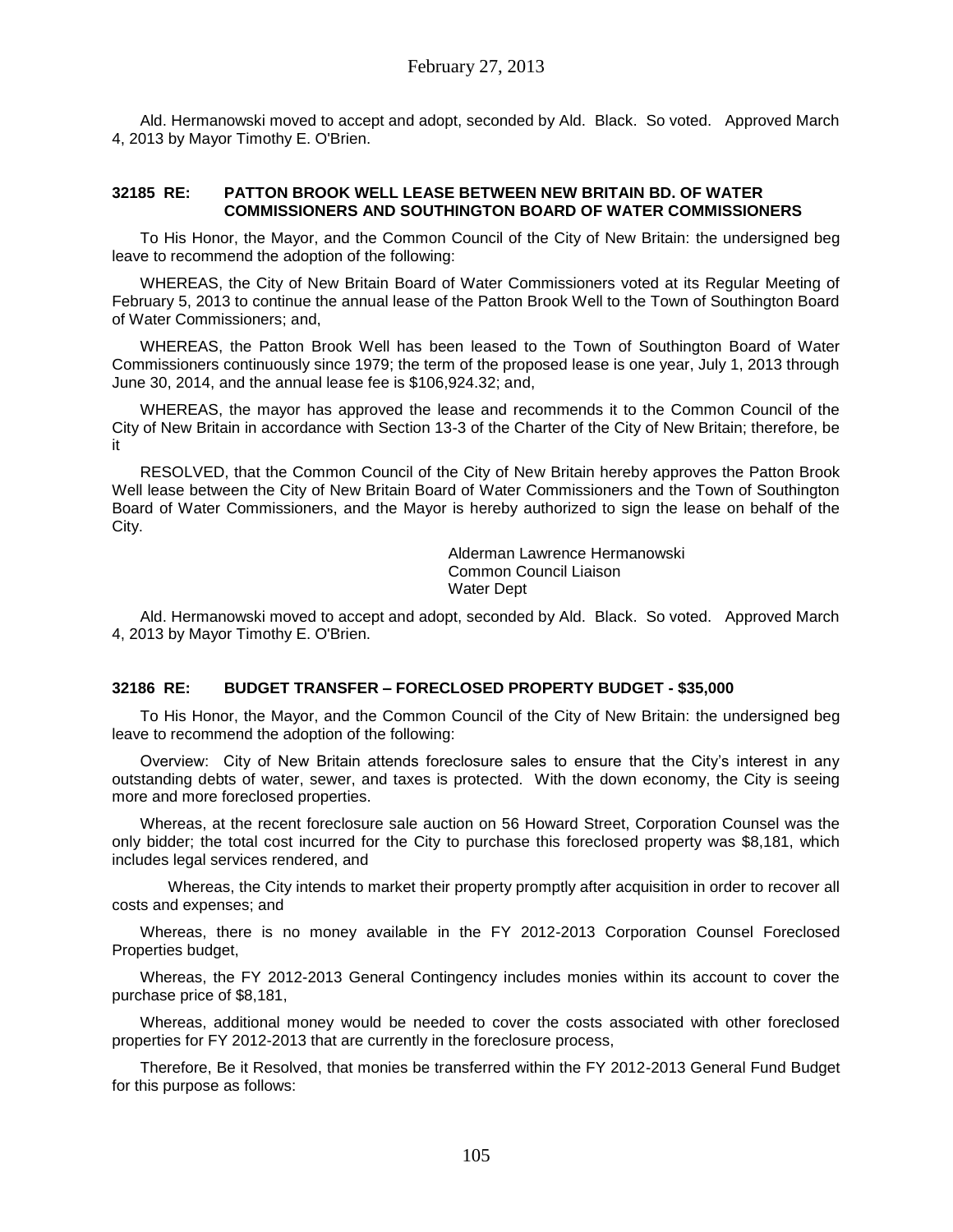| From:<br>001625101-5871 | <b>Financial Services - Contingency</b>                                            | \$  | 35,000 |
|-------------------------|------------------------------------------------------------------------------------|-----|--------|
| To:<br>001109001-5525   | Corporation Counsel – Foreclosed Properties                                        | \$. | 35,000 |
|                         | Alderwoman Eva Magnuszewski<br>Alderman Adam Platosz<br>Alderman J. Tobias Freeman |     |        |

Ald., Freeman moved to accept and adopt, seconded by Ald. Magnuszewski. So voted. Approved March 4, 2013 by Mayor Timothy E. O'Brien.

#### **32187 RE: J. TOBIAS FREEMAN, WILFREDO PABON AND EVA MAGNUSZEWSKI APPOINTED TO THE COMPENSATION COMMITTEE**

To His Honor, the Mayor, and the Common Council of the City of New Britain: the undersigned beg leave to recommend the adoption of the following:

WHEREAS; according to Section 2-338 of the City of New Britain ordinances, in January of each oddnumbered year, the common council shall appoint a compensation committee consisting of three (3) members, two (2) of which shall be nominated by the majority leader of the common council, and one of which shall be nominated by the minority leader of the common council. The nominations shall be approved by a majority of the common council present and voting. In the absence of a minority party on the common council, the common council shall, by majority vote, nominate and approve the appointment of the committee member which was designated as that of the minority leader;

The compensation committee shall undertake a study in order to make a recommendation with respect to a salary adjustment for elected and appointed officials whose salaries are to be established by ordinance, including, but not limited to the mayor, the town clerk, the tax collector, the treasurer, the registrar of voters, the corporation counsel, the clerk of committees and the deputy treasurer. The compensation committee shall take into consideration the salaries of comparable officials in other cities and towns and the adjustments in compensation granted to employees of the city. The committee may utilize, as necessary, appropriate city personnel to assist in its study committee and shall report its recommendation to the full common council in a timely manner; NOW, THEREFORE, BE IT

RESOLVED; that the following members of the City Council be hereby appointed to the Compensation Committee:

- 1. Alderman J. Tobias Freeman
- 2. Alderman Wilfredo Pabon
- 3. Alderwoman Eva Magnuszewski

Alderwoman Suzanne Bielinski Majority Leader

Alderman Michael Trueworthy President to the Common Council

Ald. Bielinski moved to accept and adopt, seconded by Ald. Collins. So voted. Approved March 4, 2013 by Mayor Timothy E. O'Brien.

### **32188 RE: THE ESTABLISHMENT OF A BI-PARTISAN COMMISSION TO REVIEW THE CITY'S RESPONSE TO STORM CHARLOTTE**

To His Honor, the Mayor, and the Common Council of the City of New Britain: the undersigned beg leave to recommend the adoption of the following: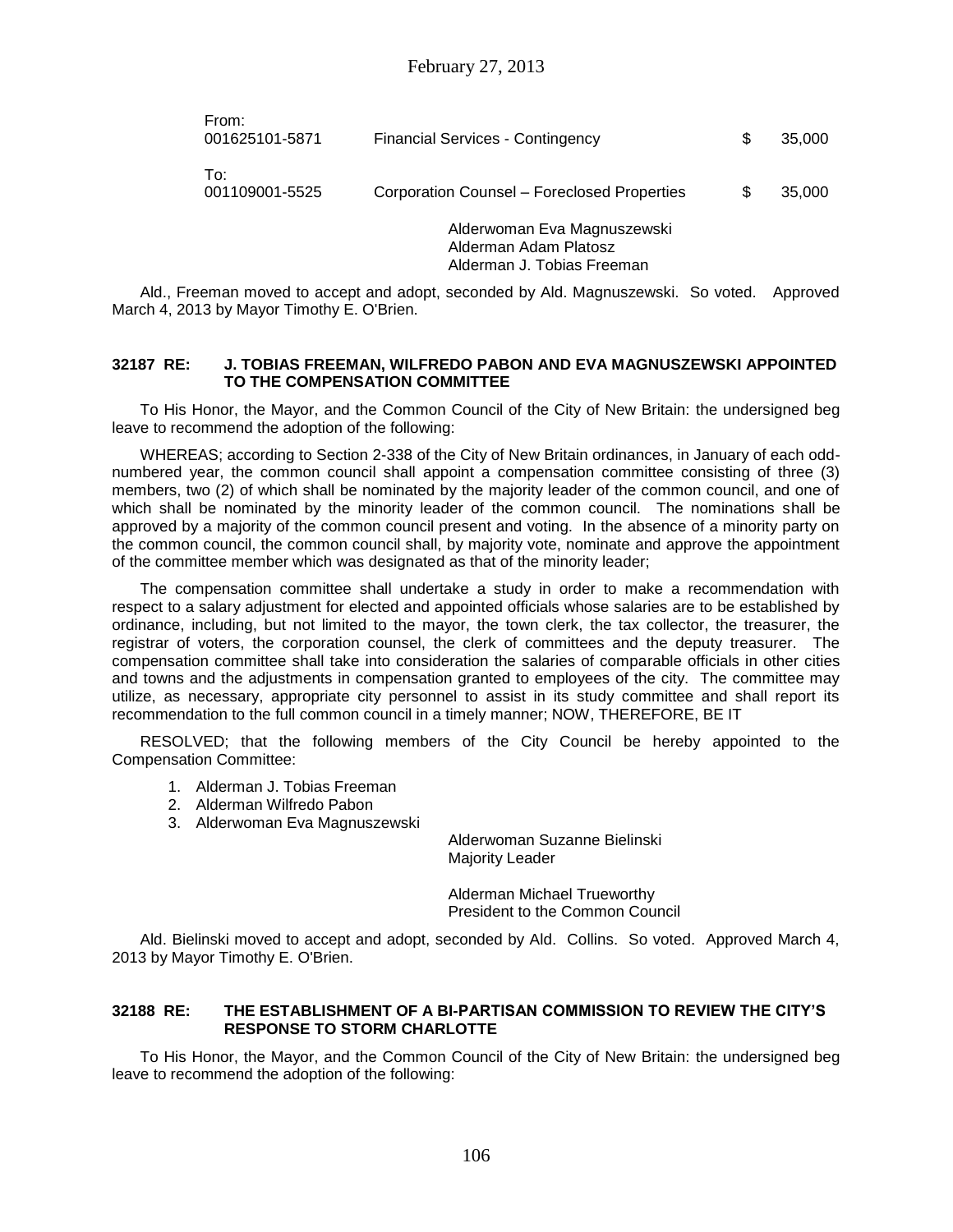Whereas, the State of Connecticut and the City of New Britain were hit with a major blizzard, Storm Charlotte, during the weekend of February 8th leaving thousands in New Britain without access to cleared roads and countless people in need of additional municipal services; and

Whereas, our city employees worked diligently to remove snow and assist the public. Their work made roads more accessible for emergency vehicles and helped to restore basic public services for all residents; and

Whereas, New Britain has an emergency operations plan that is to be put into action during times of state-wide or municipal emergency calling for the Chief Executive Officer of the city to open an Emergency Operations Center for New Britain for the periods prior to, during and after the emergency situation; and

Whereas, throughout the days following Storm Charlotte a majority of New Britain residents were unable to safely leave their homes due to impassable and unsafe road and sidewalk conditions; this left many residents without access to necessary resources, including many senior citizens and families with young children; and

Whereas, there was a great disparity in road conditions from street to street, some having been cleared numerous times and others not at all; and

Whereas the actions of city officials during this state declared emergency directly impact the health and safety of New Britain residents; and

Whereas, after a storm of this magnitude it is important to review- all areas of emergency preparedness to ensure that all appropriate steps consistent with the City's Emergency Operations Plan were implemented , that residents had access to any and all services needed, cost to the city, plowing plan and effectiveness, coordination between city agencies, communication, etc; now therefore be it

Resolved, That the City Council is hereby authorized to establish a bi-partisan commission made up of four individuals (with an equal number of Democrats and Republicans), to be appointed by the City to review the city's response to Storm Charlotte, the plans and procedures in which city streets were cleared, and the overall effectiveness of the City's emergency operations and the need to amend such plan. The commission shall issue a report to the City Council no later than 90 days from the establishment of the commission.

Committee members are as follows:

| 1. | Paul Zagorsky, Chair |
|----|----------------------|
|    |                      |

- 
- 
- 

125 Ten Acre Road 2. Maria Simao 161 Virginia Avenue 3. Daniel Davis **59 Kim Drive** 4. Jim Sanders Jr. 172 Kensington Avenue

> Alderman Jamie Giantonio Alderman David DeFronzo

Ald. Giantonio moved to accept and adopt, seconded by Ald. DeFronzo. So voted. Approved March 4, 2013 by Mayor Timothy E. O'Brien.

### **32189 RE: PROPOSED AMENDMENT TO THE ORDINANCES ESTABLISHING RESIDENTIAL PARKING ON CITY STREETS**

*Proposed Amendment on file in the Town Clerk's Office*

Ald. Bielinski moved to accept and refer to the Committee on Planning, Zoning and Housing, seconded by Ald. Collins. So voted. Approved March 4, 2013 by Mayor Timothy E. O'Brien.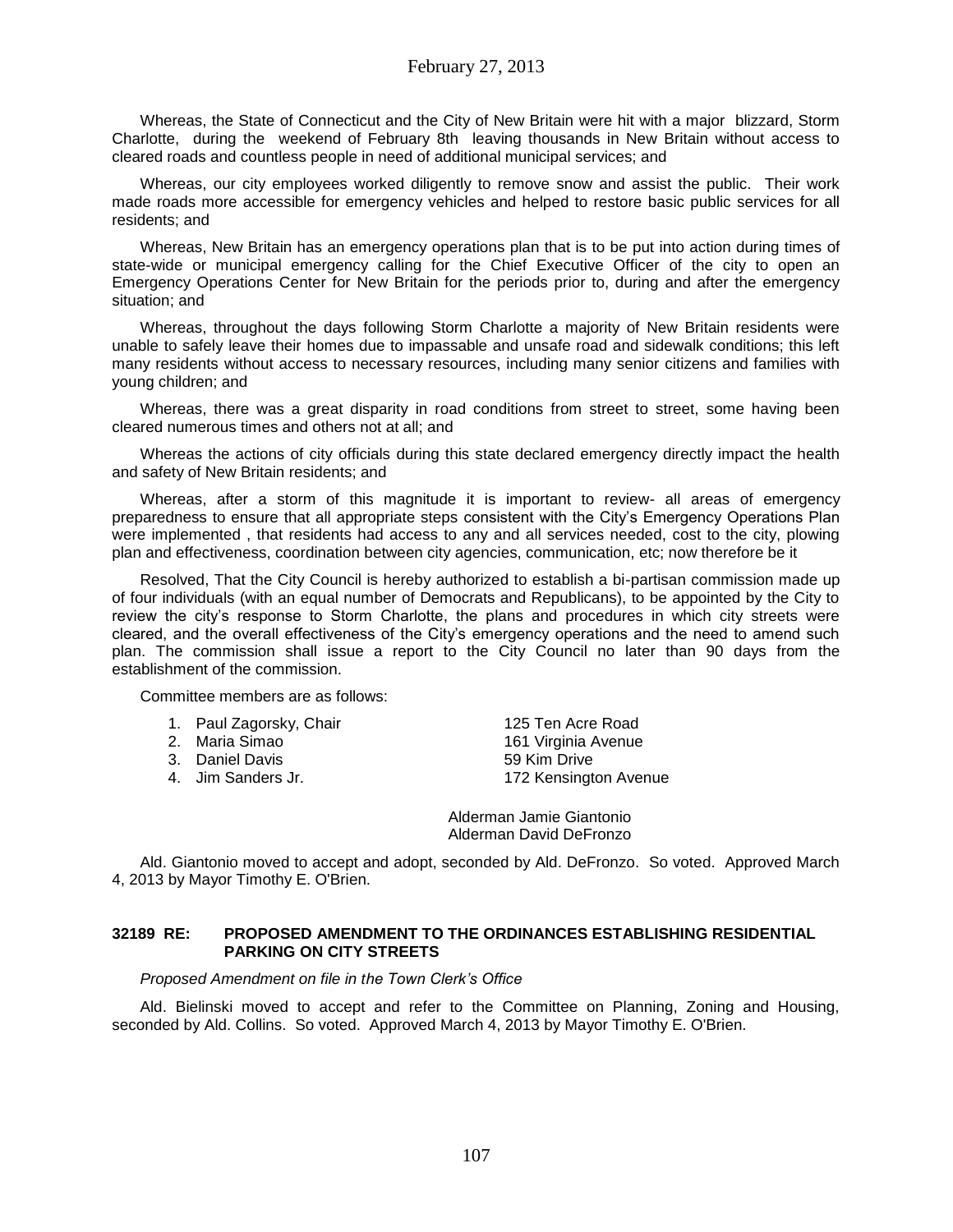#### **32190 RE: THE CONVEYANCE OF A PORTION OF STATE REAL PROPERTY LOCATED AT 10 FRANKLIN SQ. TO THE CITY OF NEW BRITAIN – NOT TO EXCEED SIXTY THOUSAND DOLLARS PLUS ADMINISTRATIVE COST OF ONE THOUSAND DOLLARS**

#### *Proposed Agreement on file in the Town Clerk's Office.*

Ald. Bielinski moved to accept and refer to the Committee on Planning, Zoning and Housing, seconded by Ald. Collins. So voted. Approved March 4, 2013 by Mayor Timothy E. O'Brien.

### **32191 RE: LEASE AGREEMENT BETWEEN THE CITY OF NEW BRITAIN AND CARY GAGNON FOR THE ESTABLISHMENT OF A DUNKIN DONUTS RESTAURANT AT 135 MAIN STREET**

*Proposed Agreement on file in the Town Clerk's Office.*

Ald. Bielinski moved to accept and refer to the Committee on Planning, Zoning and Housing, seconded by Ald. Collins. So voted. Approved March 4, 2013 by Mayor Timothy E. O'Brien.

### **32192 RE: PROPOSED AMENDMENT TO THE ORDINANCES ADDING SUBSECTION (D) TO 17- 40. WILDLIFE**

## *Proposed Amendment on file in the Town Clerk's Office.*

Ald. Magnuszewski moved to accept and refer to the Consolidated Committee, seconded by Ald. Bielinski. So voted. Approved March 4, 2013 by Mayor Timothy E. O'Brien.

### **32193 RE: EMERGENCY CONTINGENCY PLAN FOR ELECTIONS**

To His Honor, the Mayor, and the Common Council of the City of New Britain: the undersigned beg leave to recommend the adoption of the following:

Purpose: Common Council to approve a contingency emergency plan for elections in accordance with Connecticut General Statutes Section 9-174a-1 to 9-174a-34.

Whereas; the Secretary of the State of Connecticut has promulgated regulations for a model emergency plan to cover emergencies that could occur during an election; and

Whereas; this plan was passed by the state's Regulatory Review Committee on September 28, 2012, which is also the effective date of the regulations; and

Whereas; the Registrars of Voters, in conjunction with the Town Clerk, are to create a similar plan for their respective municipality, which must cover at least the following contingencies: solutions for ballot shortages and strategies to implement in the event of poll worker shortage or absence, loss of power, fire or sounding of an alarm, voting machine malfunctions, weather or other natural disaster, need to remove and replace poll workers or moderator, and disorder in and around the polling place; and

Whereas; the plan created shall be submitted to the legislative body of the municipality for approval six months after the effective date of the Secretary of the State's model plan; and

Whereas; March 28, 2013 is the deadline for submission of each town's plan to their respective legislative bodies; and

Whereas; if a municipality fails to create and approve an emergency contingency plan on or before March 28, 2013, the municipality shall be deemed to have adopted the Secretary of the State's model plan; NOW THEREFORE, BE IT

Resolved: the City of New Britain's Common Council hereby adopts the emergency contingency plan for elections as submitted by the Registrars of Voters, effective upon passage.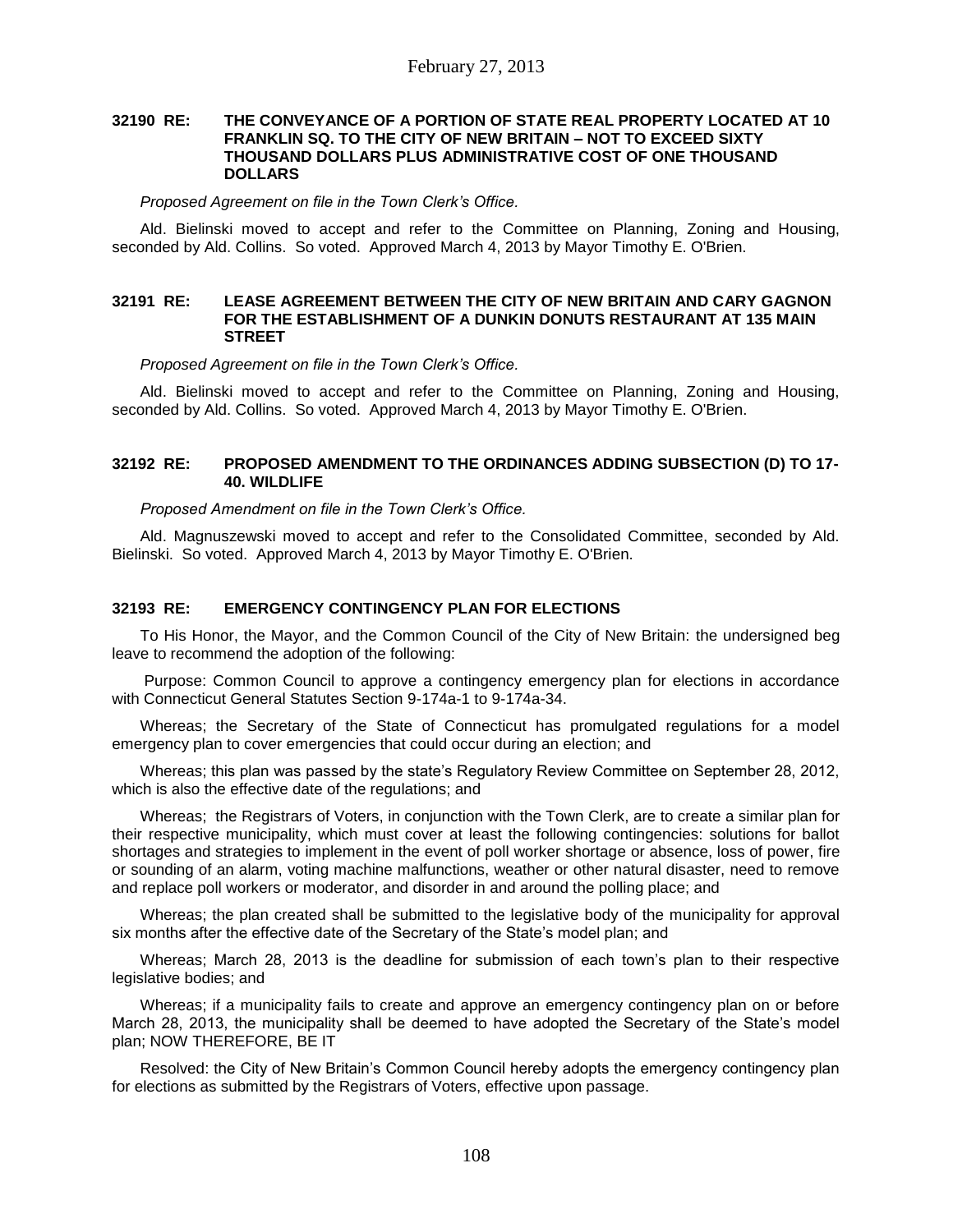## Alderman Jamie Giantonio

Ald. Giantonio moved to accept and refer to the Committee on Administration, Finance and Law, seconded by Ald. Pabon. So voted. Approved March 4, 2013 by Mayor Timothy E. O'Brien.

There being no further business to come before the Council, Ald. Bielinski moved to adjourn, seconded by Ald. Collins. So voted. Meeting adjourned at 8:40 p.m.

ATTEST: Peter J. Denuzze, City Clerk